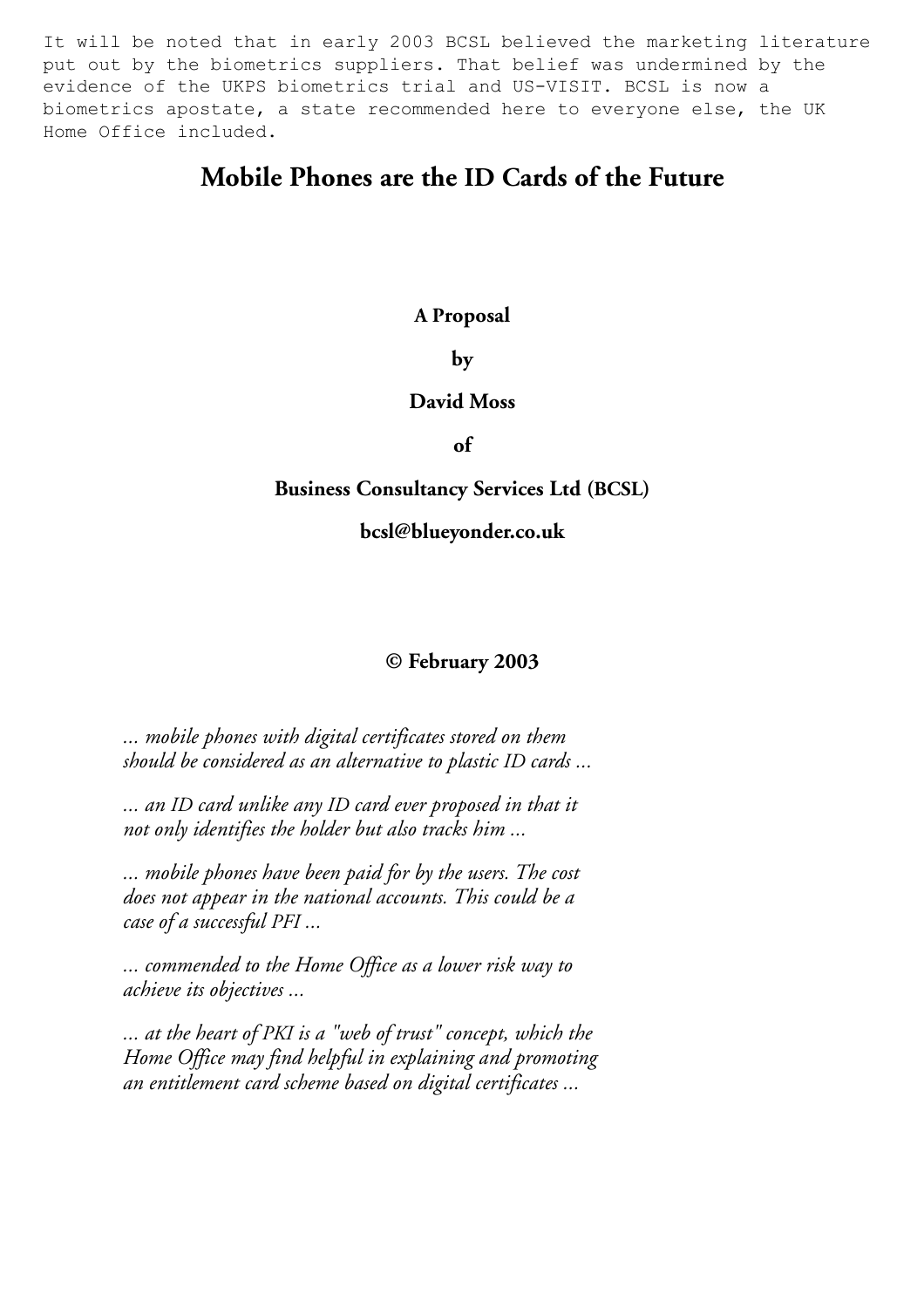## **1 PROPOSAL**

- The Home Office has invited comments on proposals for a national entitlement card system based on:
	- Compiling a new database covering 67m people ...
	- ... improving checking procedures in various agencies ...
	- ... incorporating biometrics and
	- ... issuing everyone with either a dumb or a smart plastic card.
- 1.2 That is one feasible architecture.
- 1.3 No arguments are raised in this proposal concerning procedures being improved nor concerning biometrics. The benefits are self-evident.
- 1.4 There must, however, be considerable doubts about the advisability of creating a large new database. The Home Office would run the risk of another Accenture/EDS/Capita debacle.
- 1.5 Is there any need to run that risk? Surely not. Much of the data required must already be stored in the existing databases maintained by the various departments of state and their agents. New data, such as biometric data, could be added to the appropriate databases where needed.
- 1.6 It is suggested that an alternative architecture for the entitlements system could be based on developing an interface to all the existing databases, a portal to which they are all connected and from which they can all be queried using powerful search engines like Google.
- 1.7 Initially, at least, this would be a smaller, more prudent project and could be managed inhouse. No further points are made here on this subject.
- 1.8 It is further suggested that mobile phones with digital certificates stored on them should be considered as an alternative to plastic ID cards.
- 1.9 Digital certificates are part of the PKI, the public key infrastructure. They are issued by Certificate Authorities following checks carried out by Registration Authorities. The Passport Agency and DVLA (among others) are effectively both Certificate Authorities and Registration Authorities. They could issue digital certificates instead of material passports and driving licences.
- 1.10 The use of digital certificates here may be compared to dematerialisation in the securities industry.
- 1.11 If the mathematicians behind PKI are correct, then it is impossible to forge digital certificates. It may be all too possible to forge plastic entitlement cards.
- 1.12 Digital certificates must be stored on a device such as a server, a desktop PC, a laptop, a PDA or a mobile phone. Other consumer electronics products like digital cameras or MP3 players could be considered but 70% of people in the UK apparently have a mobile phone and that makes it the best candidate for the device on which to store digital certificates.
- 1.13 Mobile phones can be tracked. The US Federal Communications Commission's E911 directive specifies that, by 2005, most mobile phones in use in the US should be locatable accurately to within 50m 67% of the time and 150m 95% of the time. The US mobile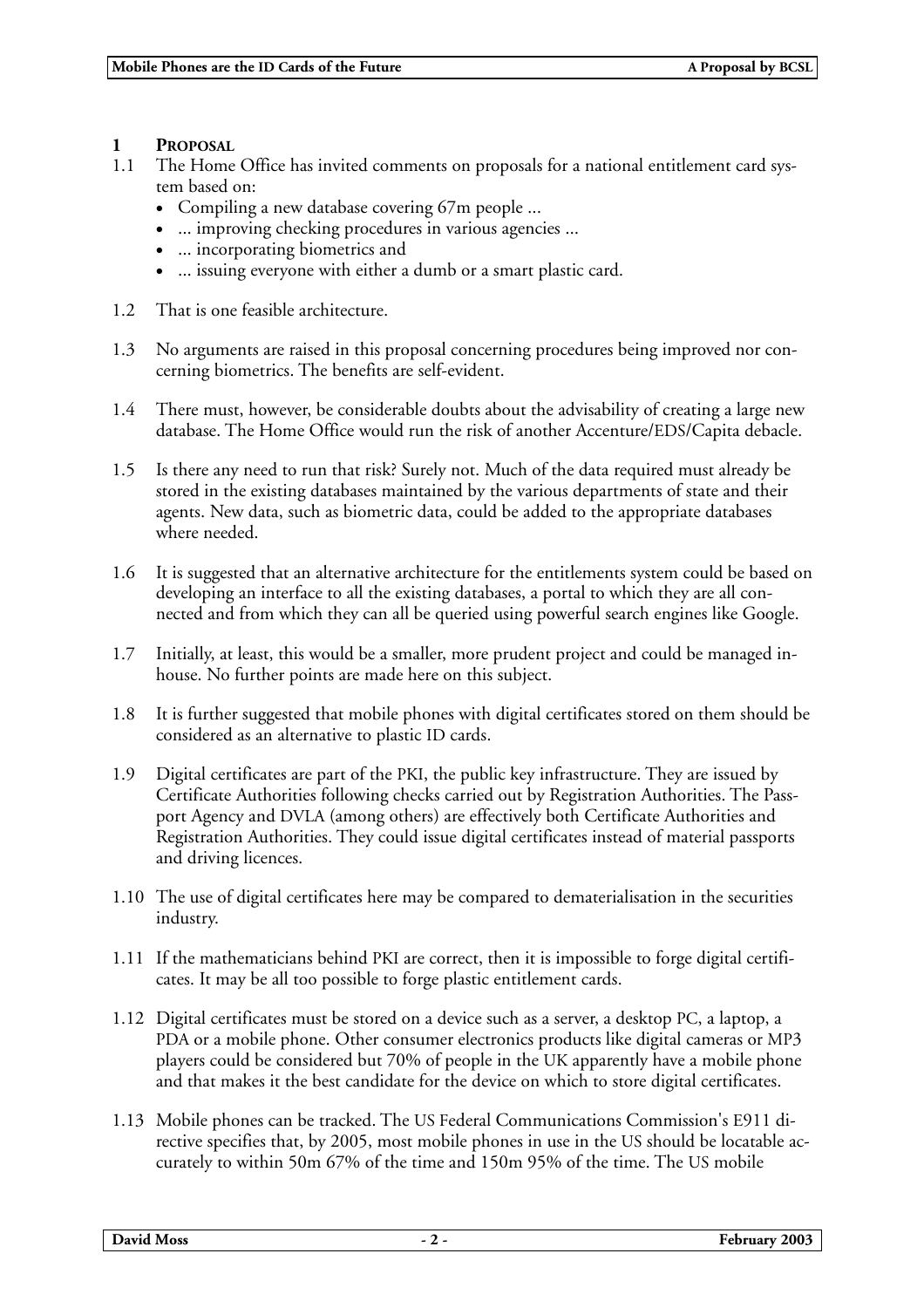phone network operators are using either GPS or E-OTD to determine location. The same technology may be used in Europe.

- 1.14 These levels of accuracy are not ideal but they would obviously help the police to some extent in tracking down terrorists, criminals, illegal immigrants and missing persons.
- 1.15 Several services offered by the mobile phone network operators rely on accurate locationdetection and consumer demand may drive the search for greater accuracy.
- 1.16 This architecture may be presented as making effective and imaginative use of modern technology.
- 1.17 It offers an ID card unlike any ID card ever proposed in that it not only identifies the holder but also tracks him.
- 1.18 It is revolutionary in another way. Mobile phones have been paid for by the users. The cost does not appear in the national accounts. This could be a case of a successful PFI.
- 1.19 Paying a fortune to Accenture, by contrast, and giving everyone yet another plastic card may not be seen as a good use of taxpayers' money. (In this connection, note that digital certificates could allow us to empty our wallets of credit cards, cashpoint/cheque cards, loyalty cards, library cards, AA membership cards, business cards and, maybe one day, cash.)
- 1.20 There are problems. Of the mobile phones in use, many are "prepays" and no personal user details are registered with the mobile phone network operators. Many others are bought by public and private sector organisations in bulk for use by their employees in the same way as company cars and with the same problem – the registration and insurance details name the organisation, not the user. That makes it harder for the police to associate these mobile phones with individuals.
- 1.21 The solution to the registration problem suggested here is that legislation should be passed to change the mobile phone network handshake protocols. While the phone is in an unregistered state, handshaking should allow it to:
	- ... associate with the network ...
	- ... be tracked ...
	- ... receive a digital certificate which would have the effect of registering it but
	- ... not otherwise be used for voice, text or other messaging.
- 1.22 If the change to handshaking cannot be achieved, then some more pedestrian changes could be considered requiring identification to be registered when people buy and upgrade mobile phones.
- 1.23 For overseas visitors, the digital certificates which allow them to connect to their own mobile phone networks should generally be recognised as suitable by the networks in this country.
- 1.24 Many of these suggestions rely on international co-operation and may promote it.
- 1.25 Travellers who today require visas to enter the UK could in future receive their visa in the form of a digital certificate, which would allow them to connect to the UK mobile phone networks until they leave. If they stay beyond the term of their visa, the digital certificate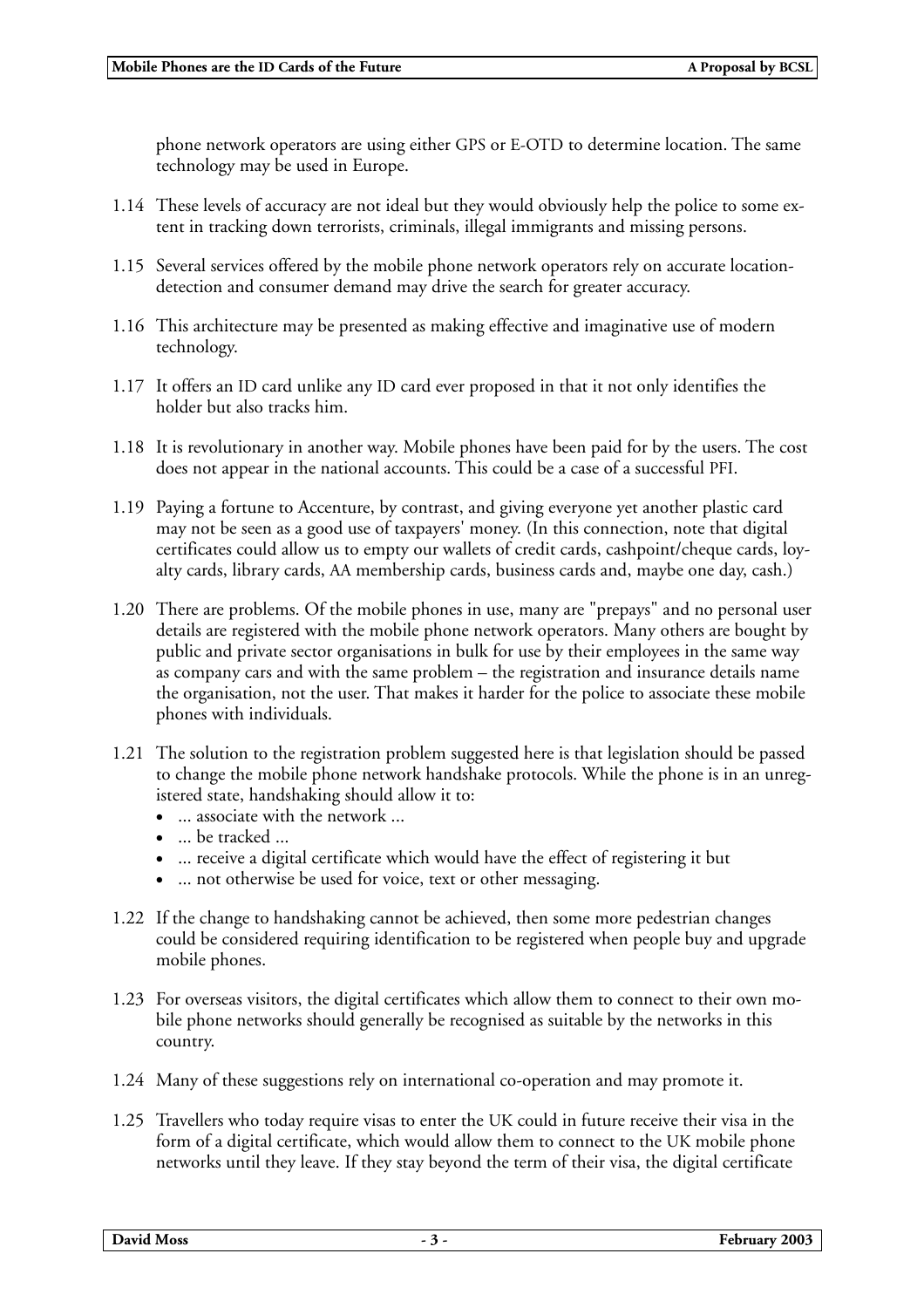could automatically identify that fact and the mobile phone could help to track them down.

1.26 The same technology could:

• Both identify people who are only allowed to spend a certain number of days in the country before they have to pay UK tax on their overseas earnings ...

- and it could count the days.
- 1.27 People would face problems if they lost their mobile phone or it was stolen. They face problems now if they lose their passport or their credit cards. In future these problems could be minimised.
- 1.28 Nokia, for example, already have a service called "Mobile Personality". People could store their digital certificates with some trusted supplier like this. When the person's phone is lost or stolen, the trustee could be contacted to get the original certificates revoked and to get new ones issued. The trustee could then download the replacement certificates to the person's replacement mobile phone.
- 1.29 There may anyway be less incentive to steal mobile phones if the digital certificates stored on them are revoked when the theft is reported so that the phones can no longer be used to make or receive calls.
- 1.30 Mobile phone operating systems will need to be enhanced. Facilities will be needed to:
	- ... receive and store digital certificates ...
	- ... transfer certificates from one phone to another ...
	- ... manage several certificates for one person on one phone and

• ... manage certificates for several people on one phone. That would allow parents to store certificates for their children on their phone in the same way as they can currently have their children listed on their passport. This may be compared to the multiple identity facilities on email clients.

- ... sign messages with a digital certificate ...
- ... encrypt messages ...
- ... warn the user in good time when digital certificates are near expiry and
- ... revoke digital certificates.
- 1.31 Most people will not understand the number theory behind PKI.
- 1.32 An education programme will be needed to teach people how to use digital certificates.
- 1.33 There are several legal issues involved. Location records, required for tracking, will be stored on the mobile phone network operators' databases. Is it legal to link Passport Agency, DVLA, Department of Work and Pensions, Inland Revenue and network operator databases together in one entitlement portal? What about the privacy issues and civil liberties? Do the network operators keep location records? If not, can they be obliged to?
- 1.34 The scope of the entitlement card system needs to be narrow to start with and to expand only gradually. Otherwise, it will drown in deployment issues. It may be best to start by deploying new equipment in libraries, cinemas and pubs, for example, before trying to upgrade every border crossing in the world.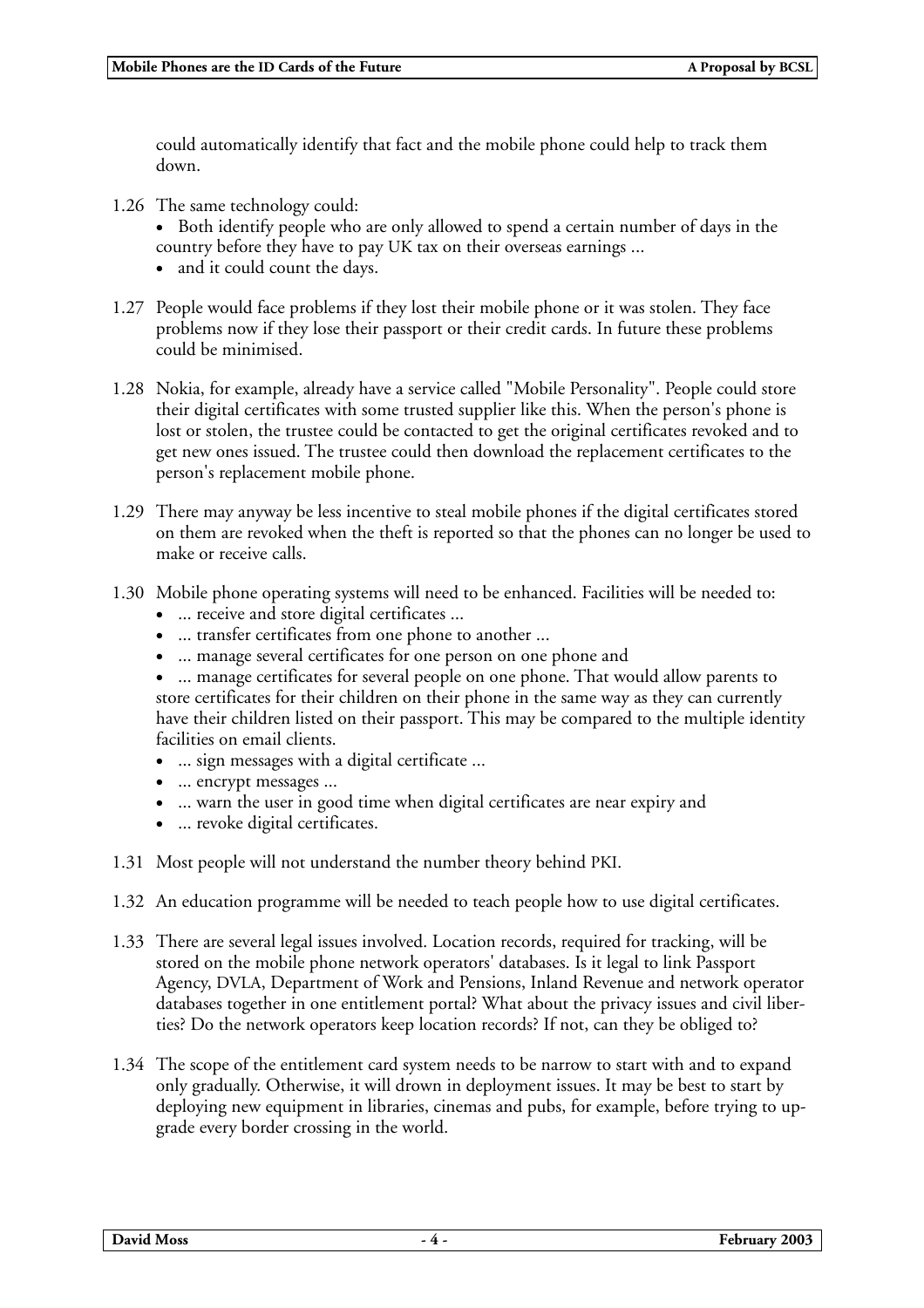- 1.35 And then there are the people, perhaps 30% of the UK population, who do not have a mobile phone. Their number may be slightly reduced by offering them cheap, recycled mobile phones but, in the main, they will have to be issued with material entitlement cards.
- 1.36 These cards, it is suggested, should have the facility to store digital certificates so that the same identification procedures can work for card users as for mobile phone users.
- 1.37 It is suggested that more and more organisations will become Registration Authorities. They will be swayed when they see the security and convenience of issuing digital certificates as opposed to plastic cards.
- 1.38 As a result, more and more transactions will require digital certificates. That will cause card users to carry their material ID cards around with them. And that will make it worth fitting their cards with a GPS receiver and a (re-chargeable?) power source. They, too, can then be tracked.
- 1.39 The emphasis on tracking in this proposal results from the assumption that it would help to improve crime clear-up rates. That assumption may be false. It may be that the police can already track mobile phones and that clear-up rates are low all the same. In that case, less weight would be put on the importance of tracking facilities.
- 1.40 The widespread use of digital certificates, however, will remain important and would still be advocated. If no-one can forge an individual's digital certificate, then no-one can steal his identity for long without his knowing.
- 1.41 And locating digital certificates on mobile phones, thus turning them into ID cards, would still be a big and original idea, which is commended to the Home Office as a lower risk way to achieve its objectives.

\_\_\_\_\_\_\_\_\_\_\_\_\_\_\_\_\_\_\_\_\_\_\_\_\_\_\_\_\_\_\_\_\_\_\_\_\_\_\_\_\_\_\_\_\_\_\_\_\_\_\_\_\_\_\_\_\_\_\_\_\_\_\_\_\_\_\_\_\_\_\_\_\_\_\_\_\_\_\_\_\_\_\_\_\_\_\_\_\_\_\_\_\_\_\_\_\_\_\_\_\_\_\_\_\_\_\_\_\_\_\_\_\_\_\_\_\_\_\_\_\_\_\_\_\_\_\_\_\_\_\_\_\_\_\_\_\_\_\_\_\_\_\_\_\_\_\_\_\_\_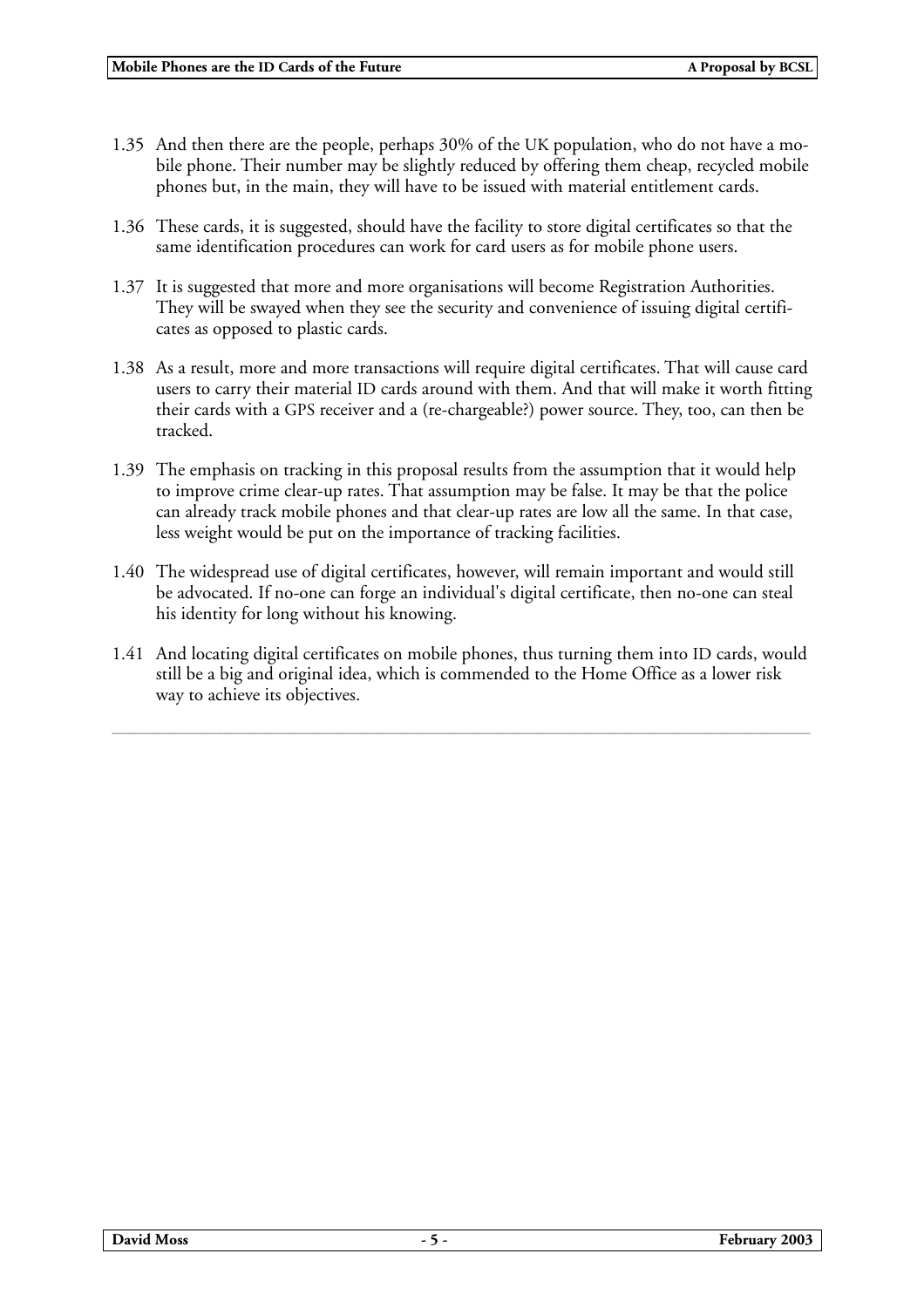# **2 MISCELLANEOUS BACKGROUND**<br>2.1 It is an observable fact that mobi

- It is an observable fact that mobile phones are evolving into ID cards. Not for everyone, certainly, but some people feel bereft if they leave home without their mobile phone. Children, in particular, identify with their phone. It seems to make some sort of a statement about them. Most people find the mobile phone convenient most of the time and have come to rely on it to some extent. If you know where their mobile phone is, you know where they are.
- 2.2 People are willingly buying videophones with decent quality graphics screens and built-in cameras – just the sort of equipment needed for passport-type applications. Perhaps they would agree to have their photograph taken when they buy a videophone. The photograph could be transmitted to the mobile phone network operator together with other registration data needed to activate the phone. It could also, perhaps, be stored in the SIM of the mobile phone with a view to reducing the level of mobile phone theft, currently running at 700,000 units p.a.
- 2.3 Does PKI work? PGP is a PKI system. The following quotation is taken from the user's guide to *PGP Desktop Security*, p.246:

"If all the personal computers in the world – 260 million – were put to work on a single PGP-encrypted message, it would still take an estimated 12 million times the age of the universe, on average, to break [that] message."

William Crowell, Deputy Director, National Security Agency, March 20, 1997.

- 2.4 PKI is already widely in use wherever authenticity and confidentiality are essential. The military and the security services are heavy users as are big businesses. BT, for example, issues its suppliers with digital certificates so that they can trade on the BT extranet. The rest of us are using PKI whenever we buy something on a secure website, prefixed "https" as opposed to "http".
- 2.5 Different levels of trust are placed in different Registration Authorities. The level of trust in a well-known and long-established Registration Authority such as the Passport Agency with strong checking procedures would be high. US Immigration would be more inclined to take account of a digital certificate issued by them than one issued by, say, the Wimbledon Swimming Club. The Swimming Captain, on the other hand, may be more interested in the latter.
- 2.6 All digital certificates have a value to someone. There are tangled cross-connections between the interests of all Registration Authorities. At the heart of PKI is a "web of trust" concept, which the Home Office may find helpful in explaining and promoting an entitlement card scheme based on digital certificates.
- 2.7 Will digital certificates work on mobile phones? There are references on the Nokia, Ericsson and Motorola websites to WAP applications using digital certificates.
- 2.8 The author has researched the question extensively whether the idea of using mobile phones as ID cards is original. Not out of vanity alone. If the suggestion is unique, some reviewers may unfortunately see it as eccentric science fiction.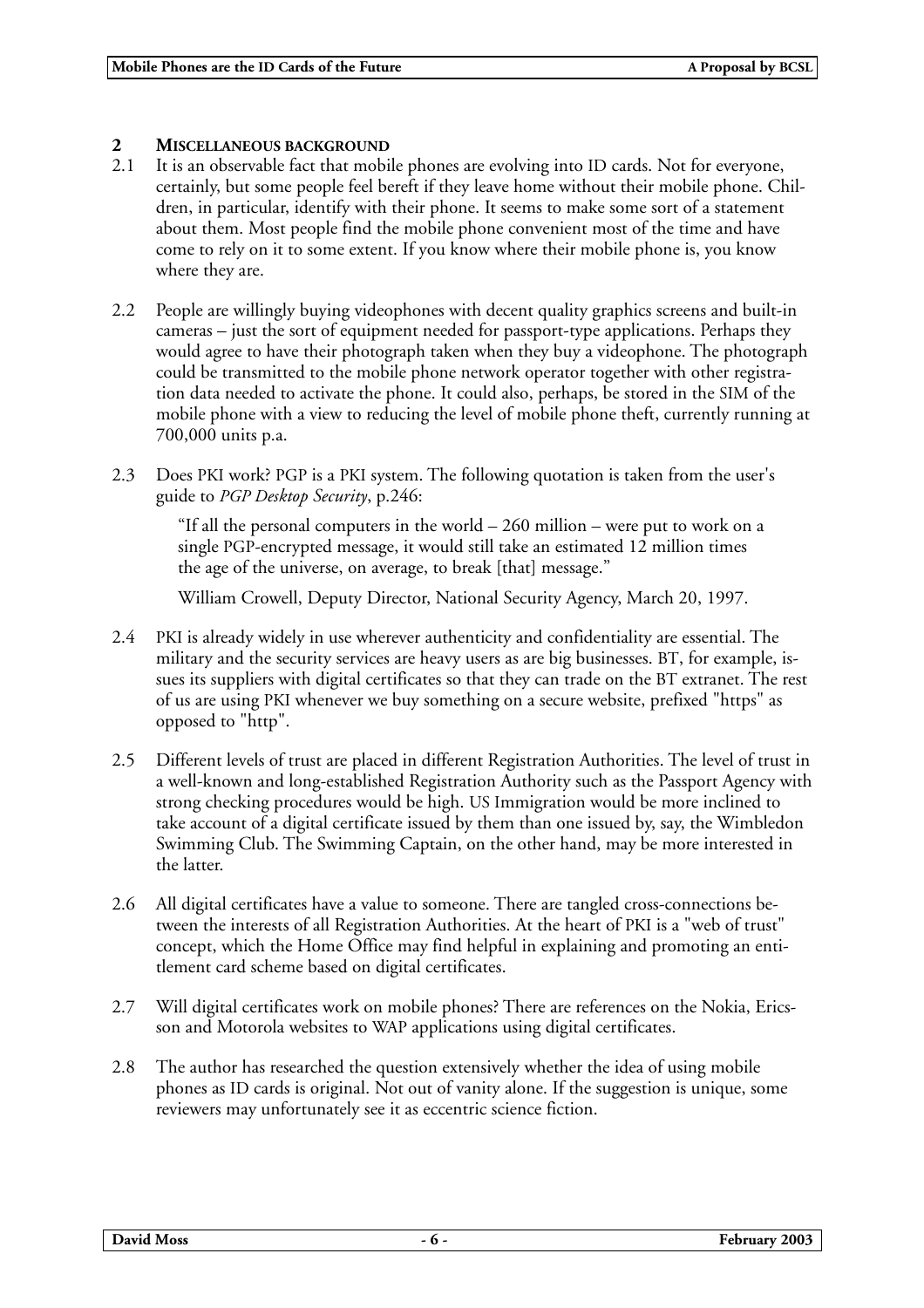2.9 The only reference found so far connecting mobile phones and ID cards is an almost opaque press release on the Finnish eGovernment website, (see http://e.finland.fi/netcomm/news/showarticle.asp?intNWSAID=9333):

### **Finland: Electronic identification to mobile phone**

### **eGovernment news**

Helsinki, 16 October, 2002 (Esmerk) — The Finnish Population Register Centre is preparing a future electronic identification, possibly available in spring 2003. The mobile phone identification will be combined with the SIM card of a mobile phone, and it can be used for electronic signature. The project aims at enhancing electronic services and trade.

Operators will also start to offer mobile phone identification. The state of Finland and private companies aim at extensive usage of different identification systems in federal and private on-line services.

The Population Register Centre will publish its project towards the end of 2003. Chief manager Ritva Viljanen says that mobile phone identification will become more common the more benefits it presents. There has to be enough usage for the system.

- 2.10 The BBC News website carried a report on 20 December 2002 that the UK police and Customs officers made nearly 500,000 requests to mobile phone network operators in 2002 for call information, see http://news.bbc.co.uk/1/hi/uk/2592707.stm. The value of mobile phones in detection is clearly recognised.
- 2.11 Unfortunately, not only by the police. The following quotation is taken from the National Criminal Intelligence Service (NCIS) *Threat Assessment 2002* report, see §2.38:

In choosing telecommunications products and services, criminals are guided by the need for security, anonymity and convenience. They remain keenly aware of new products and services and take advantage of any that enhance these three features. Mobile phones, in particular prepays, are particularly popular, since there are no legal requirements for registering them and so no need to reveal any personal details. They are also inexpensive enough to be bought in bulk and regularly changed. Organised criminals also make use of telephone kiosks, foreign roaming mobiles (also available as prepay) and satellite phones.

2.12 Does biometrics work? Identix sell equipment which can scan a human face or a photograph of a human face and store metrics to identify it uniquely in only 84 bytes of memory, see http://www.identix.com/newsroom/face\_ts.html. Their database can compare a single faceprint, against all the others stored, at the rate of 15m per minute. You could be picked out from the entire population of the UK in a maximum of about four minutes.

\_\_\_\_\_\_\_\_\_\_\_\_\_\_\_\_\_\_\_\_\_\_\_\_\_\_\_\_\_\_\_\_\_\_\_\_\_\_\_\_\_\_\_\_\_\_\_\_\_\_\_\_\_\_\_\_\_\_\_\_\_\_\_\_\_\_\_\_\_\_\_\_\_\_\_\_\_\_\_\_\_\_\_\_\_\_\_\_\_\_\_\_\_\_\_\_\_\_\_\_\_\_\_\_\_\_\_\_\_\_\_\_\_\_\_\_\_\_\_\_\_\_\_\_\_\_\_\_\_\_\_\_\_\_\_\_\_\_\_\_\_\_\_\_\_\_\_\_\_\_